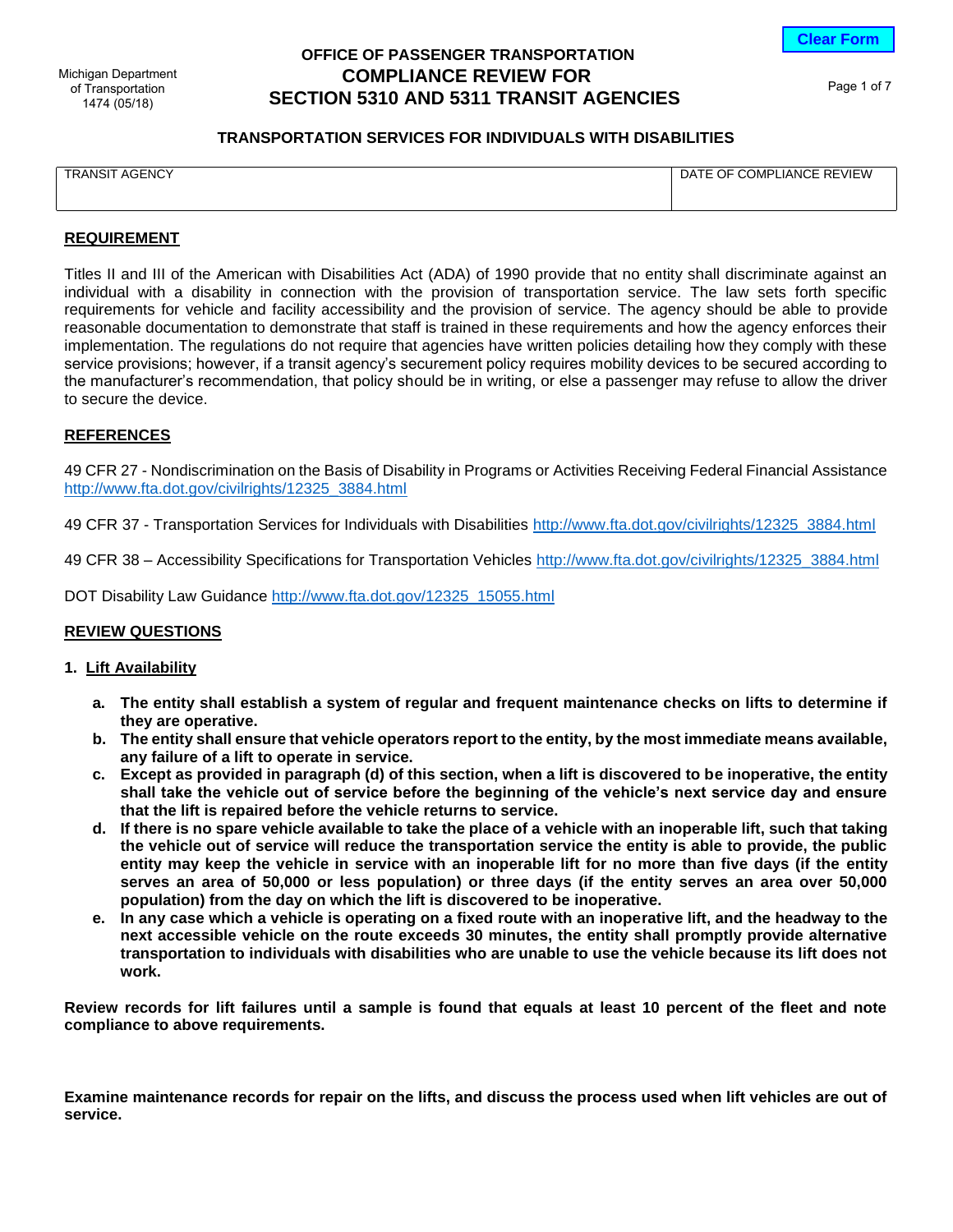# **Describe any needed improvements.**

#### **2. Lift and Securement Use**

- **a. This section applies to public and private entities.**
- **b. All wheelchairs and their users shall be transported in the entity's vehicles or other conveyances. The entity is not required to permit wheelchairs to ride in places other than designated securement locations in the vehicle, where such locations exist.**
- **c. 1. For vehicles complying with Part 38 of this title, the entity shall use the securement system to secure wheelchairs as provided in that Part.**
	- **2. For other vehicles transporting individuals who use wheelchairs, the entity shall provide and use a securement system to ensure that the wheelchair remains within the securement area.**
	- **3. The entity may require that an individual permit his or her wheelchair to be secured.**
- **d. The entity may not deny transportation to a wheelchair or its user claiming the device cannot be secured or restrained satisfactorily by the vehicle's securement system.**
- **e. The entity may** *recommend* **to a user of a wheelchair that the individual transfer to a vehicle seat. The entity may not** *require* **the individual to transfer.**
- **f. Where necessary or upon request, the entity's personnel shall assist individuals with disabilities with the use of securement systems, ramps, and lifts. If it is necessary for the personnel to leave their seats to provide this assistance, they shall do so.**
- **g. The entity shall permit individual with disabilities who do not use wheelchairs, including standees, to use a vehicle's lift or ramp to enter the vehicle.**

**Review agency's procedures regarding the use of lifts and securement systems and not compliance to above requirements.**

**Examine lift and securement incident reports since last review and determine how the problem was resolved.**

**Randomly ride buses to observe the use of lifts and securement systems.** 

**Describe any needed improvements.** 

# **3. Service Animals**

**The DOT ADA regulations define service animal as any animal trained to work or perform tasks for an individual with a disability, including but not limited to guiding individuals with impaired vision, alerting individuals with impaired hearing to intruders or sounds, providing minimal protection or rescue work, pulling a wheelchair, or fetching dropped items. It is discriminatory to require a person with a disability to certify or register a service animal. [49 CFR §37.167(d)]** 

**Review service animal policies and procedures for compliance.**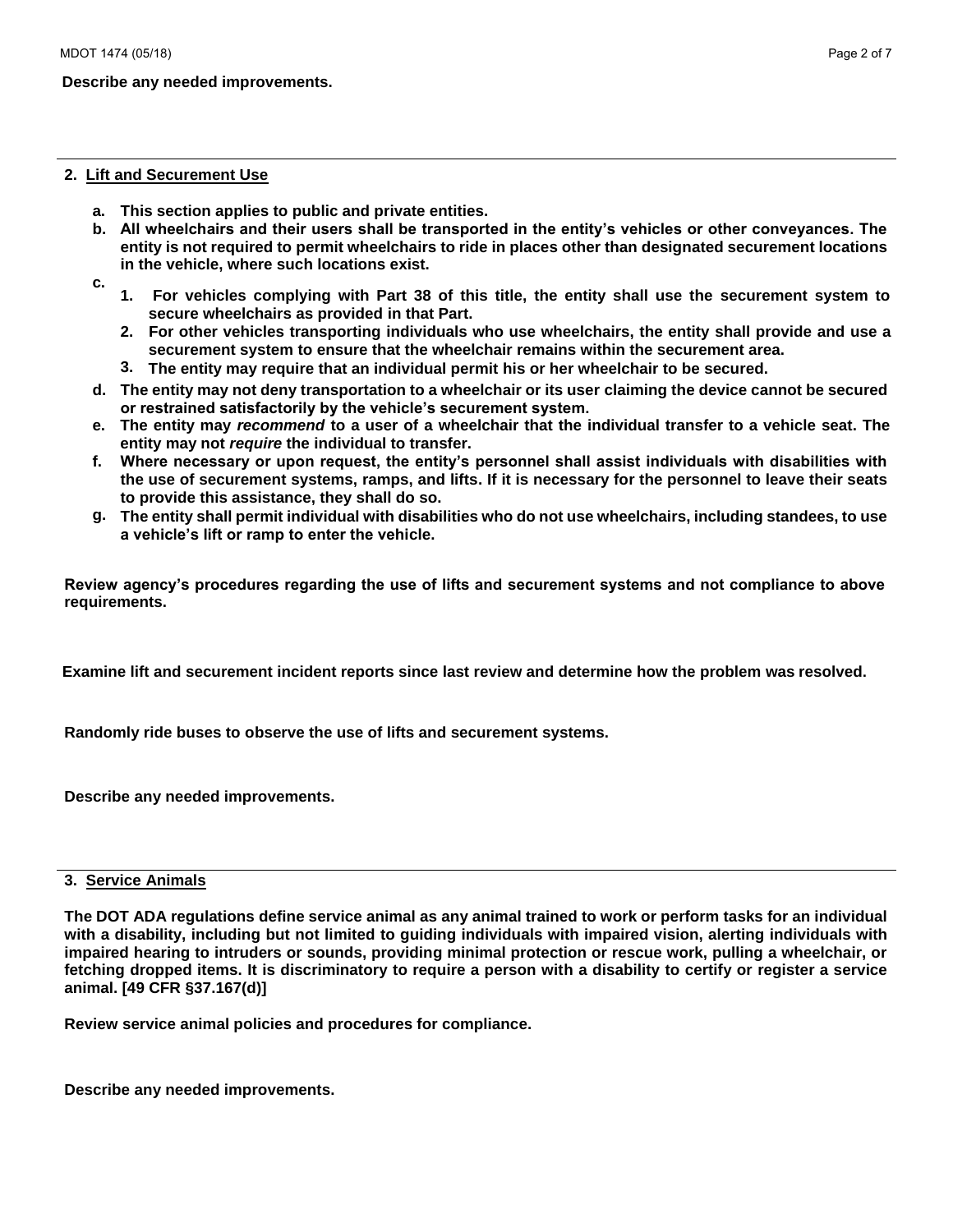# **4. Portable Oxygen Tanks**

**The entity shall not prohibit an individual with a disability from traveling with a respirator or portable oxygen supply. [49 CFR §37.167(h)]** 

**Review portable oxygen tank policies and procedures for compliance.** 

**Describe any needed improvements.** 

#### **5. Accessibility Training**

**The entity shall ensure that vehicle operators and other personnel make use of accessibility related equipment or features required by Part 38 of this title. The ADA requires that each fixed route or demand responsive service operator to ensure that personnel are trained to proficiency, as appropriate for their duties. This training is required so that personnel operate vehicles and equipment safely, properly assist passengers, and treat persons with disabilities who use the service in a respectful and courteous way, with appropriate attention to the differences among persons with disabilities. The entity must establish appropriate standards for its particular operation. There is no requirement for recurrent or refresher training, but there is an obligation that each employee is proficient at all times. The training must be appropriate to the duties of each employee, and must address both technical requirements and human relations. Note that training is not only required for the vehicle operators and those who maintain and repair vehicles and equipment, but for other personnel who interact with passengers as appropriate.** 

**Determine how the agency ensures compliance to above requirements by reviewing training procedures, materials, and bulletins provided to personnel.** 

**Describe any needed improvements.**

### **6. Lift Deployment at any Designated Stop**

**The entity shall not refuse to permit a passenger who uses a lift to disembark from a vehicle any designated stop, unless the lift cannot be deployed, the lift will be damaged if it is deployed, or temporary conditions at the stop not under the control of the entity preclude the safe use of the stop by all passengers.** 

**Randomly ride buses to observe lift deployment. Discuss procedures regarding lift deployment.** 

**Describe any needed improvements.**

#### **7. Adequate Time for Vehicle Boarding and Disembarking**

**The entity shall ensure that adequate time is provided to allow individuals with disabilities to complete boarding or disembarking from the vehicle.** 

**Randomly ride buses to observe the use of lifts and securement systems.**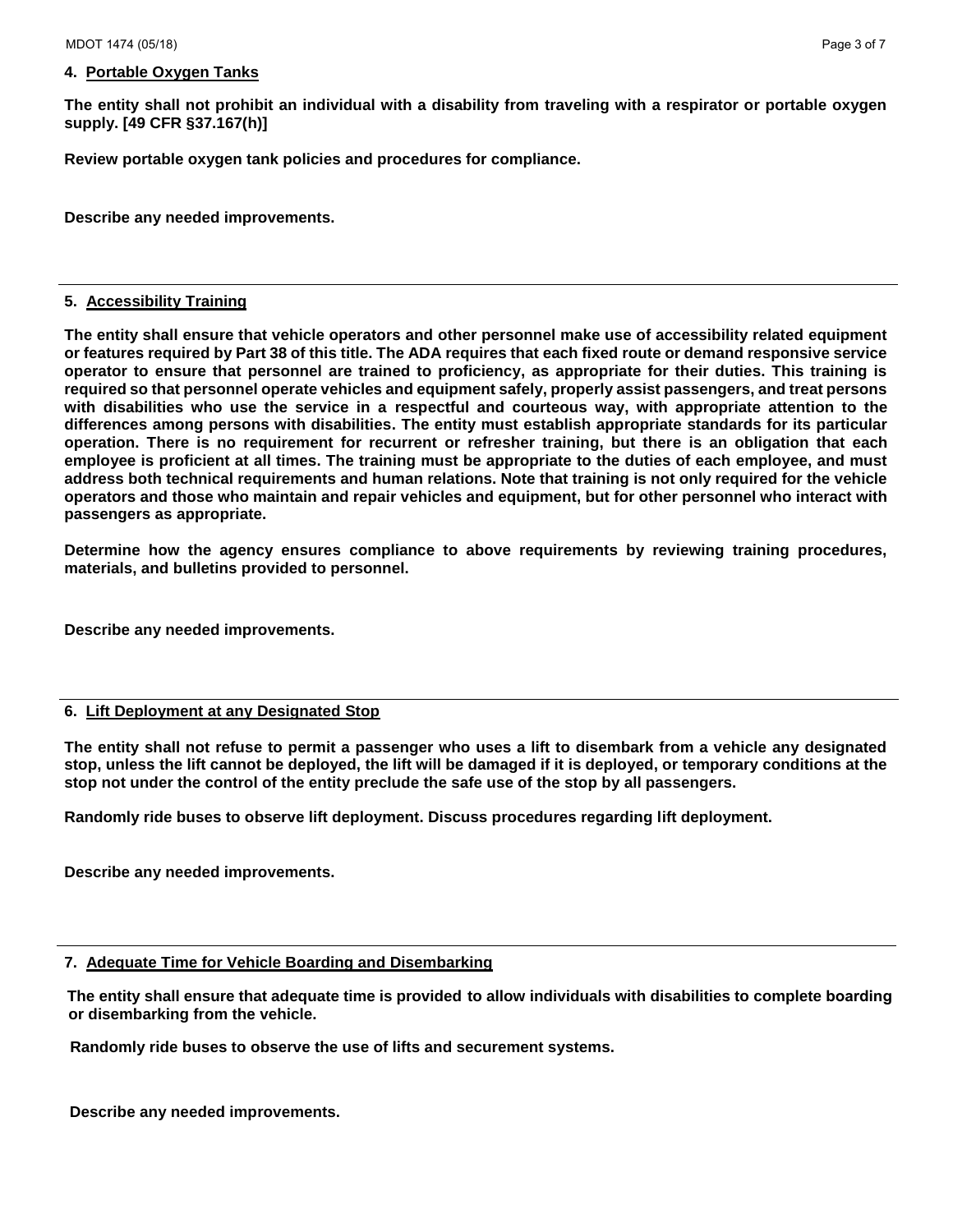# **8. ADA Complaints**

**Under the ADA requirement, agencies must provide a response to complaints in 30 days, address and resolve the issues, retain all detailed documentation for 1 year, and save a summary of all ADA complaints for 5 years. The ADA requirement does not specify that a written procedure be in place. However, for the sake of consistency and to prevent complaints from being overlooked, MDOT requires each agency to establish a written policy regarding responding to and resolving ADA complaints, and to evaluate periodically if the requirement is being met.** 

**Examples of ADA include but are not limited to:** 

- **a. Unreasonable administrative burdens in applying for ADA paratransit eligibility.**
- **b. Bus drivers passing by riders using wheelchairs who are waiting at a bus stop.**
- **c. Vehicle operators not announcing stops or identifying routes.**
- **d. Personnel refusing to allow a rider's service animal in a station or on a vehicle.**

**The following types of service related complaints are not areas of ADA noncompliance:** 

- **a. Comfort while riding (e.g. operator's driving style).**
- **b. Having to ride in a complementary paratransit vehicle with another rider.**
- **c. Lack of or limited service (e.g. not serving a particular community or limited evening or weekend service).**

**Have any ADA complaints been filed since the last review?** 

|                                                         | <b>YES</b> | NO           | N/A    |
|---------------------------------------------------------|------------|--------------|--------|
| If yes: Has the issue been resolved?                    |            |              |        |
| Has the agency retained copies for at least one year?   |            | $\mathbf{1}$ | $-1+1$ |
| Provided a summary of complaints from the last 5 years? |            |              |        |
| Is there a pattern of discrimination?                   |            | 11 11 11     |        |
| Describe any needed improvements.                       |            |              |        |

Date ADA Complaint Policy was approved by MDOT:

Date ADA Complaint Policy was approved by governing board: \_\_\_\_\_\_\_\_\_\_\_\_\_\_\_\_\_\_\_\_\_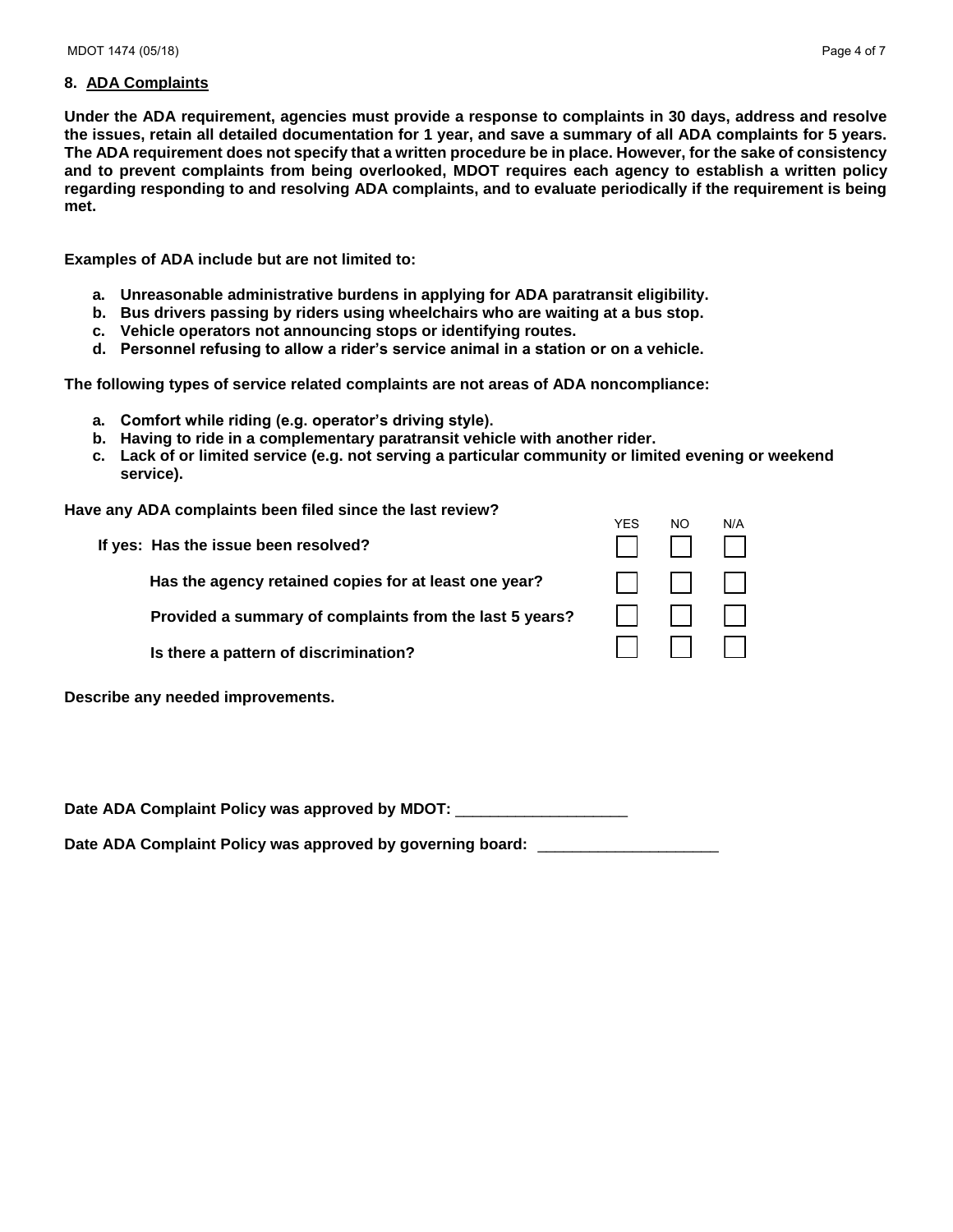# **THIS SECTION APPLICABLE FOR OPERATORS OF FIXED ROUTE SERVICE**

### 9. ADA Paratransit Eligibility

An entity providing ADA complementary paratransit service is required to establish a process for determining ADA paratransit eligibility. Eligibility is to be strictly limited to certain categories of individuals.

- a. Any person with a disability who is unable to board, ride, or disembark from an accessible vehicle without the assistance of another person (except for the operator of a lift or other boarding device).
- b. Any person with a disability who could ride an accessible vehicle but the route is not accessible or the lift does not meet ADA standards.
- c. Any person with a disability who has a specific impairment-related condition that prevents the person from traveling to or from a boarding/disembarking location.

A determination of whether, as a practical matter, the individual can use a fixed route transit under given circumstances is needed. The goal of the process is to ensure that only persons who meet the regulatory criteria are regarded as ADA eligible. The process may include functional evaluation or testing of applicants. Evaluation by a physician or health professional may be a part of the process, but a diagnosis of a disability does not establish eligibility. The agency is not prohibited from providing service to other persons; however, the eligibility process must distinguish whether someone is ADA eligible or is provided service on some other basis. The agency must process a completed application within 21 days of submittal. If after 21 days, the agency has not made an eligibility determination, the applicant is presumed eligible and must be provided service unless the grantee later denies the application.

The agency is required to establish an appeals process for persons denied eligibility or granted conditional eligibility. The applicant must be given written reason for the determination and notice of the right to an appeal. Applicants should be required only to state their intent to appeal, and not be required to give a full justification in writing prior to an opportunity to be heard. The agency may require that an appeal be filed within 60 days of the denial of a person's application. The process must include an opportunity to be heard and to present information. The person hearing the appeal must be separate from the person who made the original decision to deny eligibility. The agency is not required to provide ADA complementary paratransit service pending the determination of the appeal, but if the decision takes longer than 30 days, paratransit must be provided from that time until a decision to deny the appeal is issued. A written notification of an appeal determination, with the reason for it, is also required.

# 10. ADA Paratransit Service

Provision of Service: ADA complementary paratransit must be provided to an ADA eligible individual, including those with temporary eligibility, the personal care attendant (PCA), if a PCA is necessary, and one other individual accompanying the ADA eligible individual, if requested. Additional companions may be provided service if space is available. Service must also be provided to visitors. Any visitor who presents ADA eligibility documentation from another jurisdiction must be provided service. If a visitor does not have ADA eligibility determination, the agency may request proof of residency, and if the disability is not apparent, proof of disability. The agency must accept a certification by the visitor that he or she is unable to use fixed route transit. The agency is not required to provide more than 21 days of service within a 365 day period. It may request that the visitor apply for eligibility in order to receive additional service beyond this number of days.

Service Area: The regulations specify "origin-to-destination" service. In certain instances, this might require service beyond strict curb to curb. (See DOT Disability Law Coordinating Council Guidance on "origin-to-destination" service, [http://www.fta.dot.gov/12325\\_3891.html.](http://www.fta.dot.gov/12325_3891.html)) The ADA service area at a minimum includes all origins and destinations within corridors with a width of 3/4-mile of each fixed route. Within the core service area, any small areas not inside a corridor but surrounded by corridors also must be served. Outside the core service area, the grantee may designate corridors with widths of up to 1 and 1/2 miles on each side of the fixed route, based on local circumstances.

Response Time: Requests for reservations must be accepted during normal business hours on a "next day" basis (not 24 hours in advance) on all days prior to days of service (e.g. weekends, holidays) and trips must be scheduled within one hour of the requested pickup time. Advance reservations may be permitted up to 14 days before a desired a trip.

Fares: The ADA complementary paratransit fare cannot exceed twice the fare for a trip of similar length, at a similar time of day, on the fixed route system. No fare may be charged for a PCA. Any companions must pay the same fare as the ADA eligible individual. Agencies that provide free fare zones and/or operate free shuttle routes in downtown areas or in other parts of their service area must extend the free fares to all comparable complementary paratransit trips. Discounted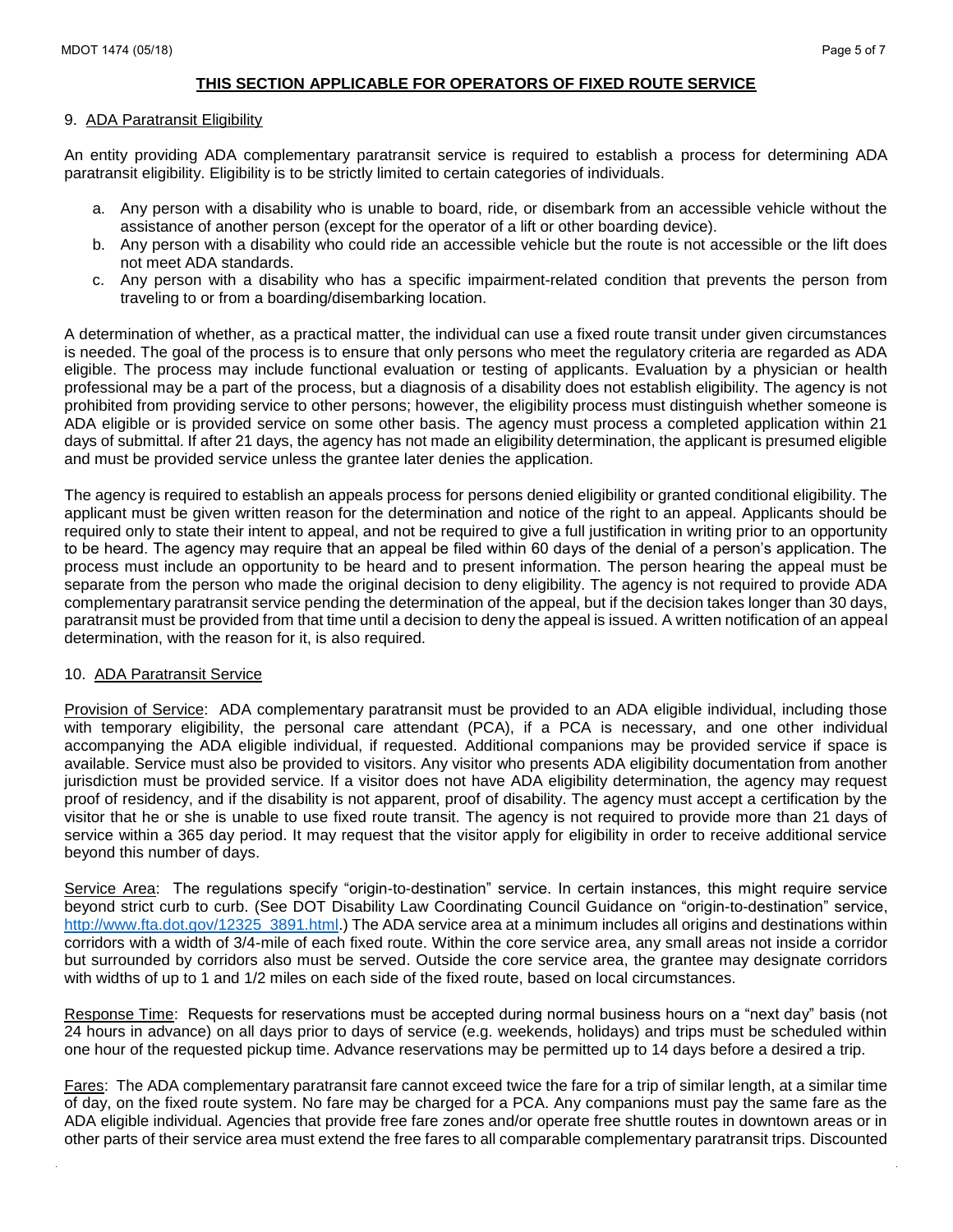fares or free fares offered on a promotional basis on fixed route services (e.g. ozone alert days) do not require a corresponding reduction of the ADA complementary paratransit fare.

Days and Hours of Service: The days and hours of service for fixed route service and ADA complementary paratransit service must be the same.

Trip Purpose: No restrictions or priorities may be based on trip purpose.

Subscription Service: Unless there is non-subscription capacity, subscription service may not absorb more than 50% of the number of trips available at a given time. If there are no capacity constraints within the agency's system, subscription service is free to absorb as much as the agency chooses.

Service Capacity: The DOT ADA regulations specify that an entity may not limit the availability of complementary paratransit to eligible individuals by placing restrictions on the number of trips an individual will be provided, implementing wait lists for access to non-subscription service, and using various capacity constraints to limit service. Any operational pattern or practice that has the effect of limiting availability, such as limited phone reservation capacity, is also prohibited.

Grantees should have a mechanism in place for monitoring, tracking, and verifying these indicators of capacity constraints. While there is no regulatory requirement for record-keeping or monitoring in any particular way, the entity must be able to demonstrate that the trip denials it does have, as well as the missed trips, late pickups, trips of excessive length, etc., are not an operational pattern or practice that significantly limits the availability of ADA paratransit service. Grantees should track service for ADA trips separately from non-ADA trips.

No-Show Policy: The policy must be narrowly tailored to ensure that suspension is only imposed for a true pattern or practice of missing scheduled trips. For example, three no-shows in 30 days would not be a pattern or practice for a frequent or daily rider. Such a policy would take into account frequency of rides and no-shows, and not use a simple number threshold, such as 15% of scheduled rides are no-shows in 30 days. Only no-shows that are under the rider's control may be counted against the rider. No-shows caused by reasons beyond the rider's control (e.g. scheduling problems, late pickups, and operational problems on the part of the transit provider or a family emergency or sudden turn for the worse in a variable medical condition) or operator error must not be counted against the rider.

FTA has permitted transit providers to include late cancellations in their suspension policy, but only to the extent that late cancellations have the same effect on the system as a no-show, and only for late cancellations within the rider's control. In most cases, a provider should be able to absorb the capacity of a trip cancelled two hours or less before the scheduled pickup.

Systems may not impose a mandatory financial penalty as part of a no-show policy, including charging for the fare for the no-show trip. 49 CFR §37.125(h) permits only the establishment of an administrative process to suspend, for a reasonable amount of time, the provision of complementary paratransit service to eligible individuals who establish a pattern or practice of missing scheduled trips. In very limited cases, however, transit operators and riders facing suspension have mutually agreed to make and accept payment for the missed trips in lieu of suspension. Where such arrangements are made voluntarily, FTA has elected not to intervene.

# Review procedures and paratransit plan for compliance. Are the following requirements being met?

| <b>Eligibility determinations</b> | YES I      | NO I      |
|-----------------------------------|------------|-----------|
| Service criteria                  | YES I      | <b>NO</b> |
| Service capacity                  | YES I      | <b>NO</b> |
| Origin-to-destination service     | YES I I    | <b>NO</b> |
| Visitor's service                 | <b>YES</b> | <b>NO</b> |
| No-show policy                    | <b>YES</b> | <b>NO</b> |